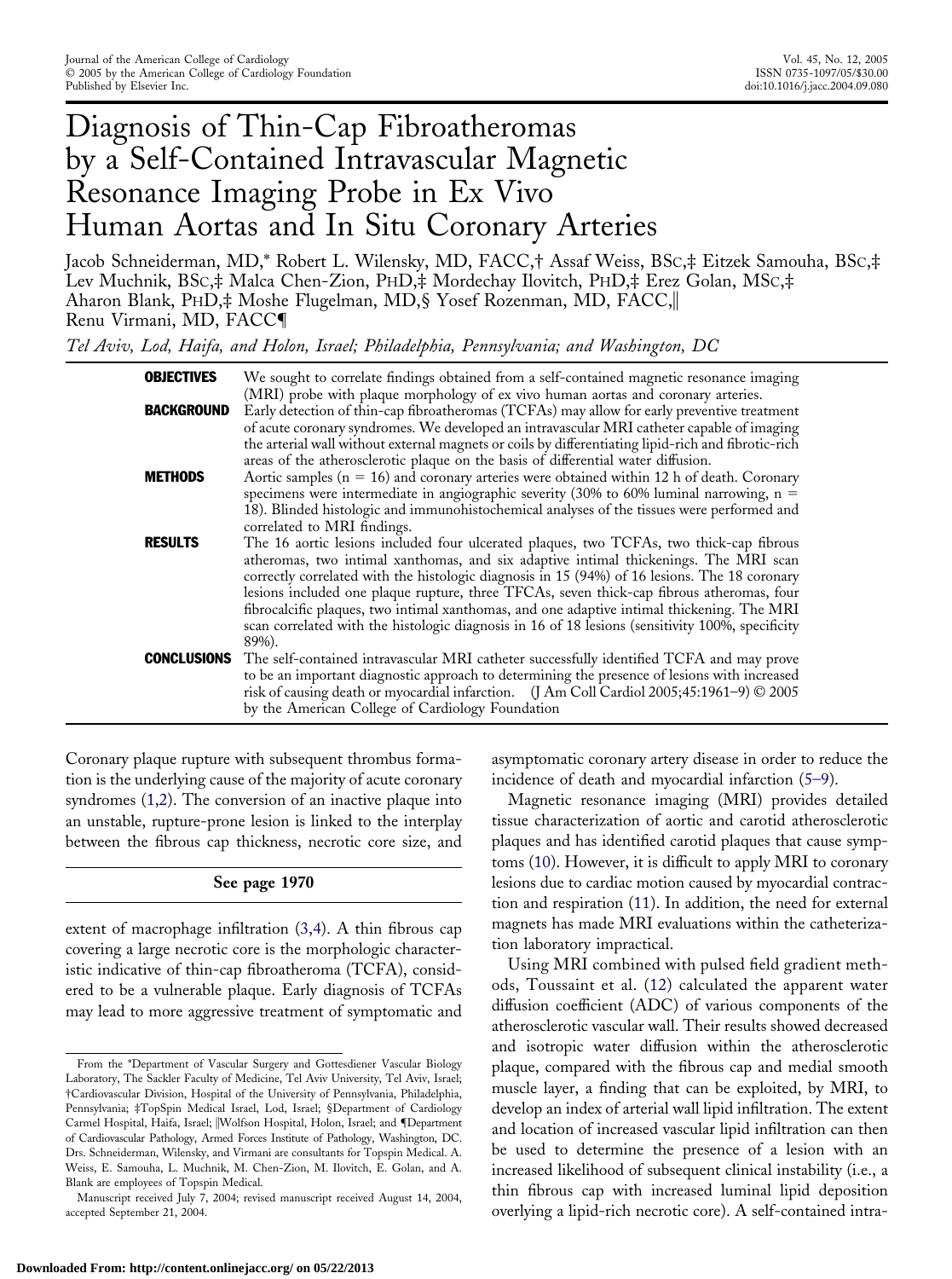| <b>Abbreviations and Acronyms</b> |                                        |  |  |  |
|-----------------------------------|----------------------------------------|--|--|--|
|                                   | $ADC = apparent diffusion coefficient$ |  |  |  |
|                                   | $DOV = depth of view$                  |  |  |  |
|                                   | $FOV = field of view$                  |  |  |  |
|                                   | $LF = lipid fraction$                  |  |  |  |
|                                   | $MRI$ = magnetic resonance imaging     |  |  |  |
|                                   | $SNR = signal to noise ratio$          |  |  |  |
|                                   | $TCFA = thin-cap fibroatheroma$        |  |  |  |
|                                   |                                        |  |  |  |

vascular MRI probe was designed to obtain high-resolution MRI, thereby revealing the depth and size of the necrotic core and assess fibrous cap thickness. The current study was performed to evaluate the sensitivity and specificity of this novel intravascular MRI catheter for the detection of human aortic and coronary TCFAs.

## **METHODS**

**System description.** The intravascular MRI system (Top-Spin Medical Israel Inc., Lod, Israel) consists of a miniature self-contained MRI catheter and a portable control unit (Fig. 1). Magnetic fields generated by the probe located at the tip of the catheter create a sector-shaped sensitive region



Figure 1. Schematic representation of the magnetic resonance imaging (MRI) catheter within an artery. **(Left)** The artery is shown in the longitudinal axis with juxtaposition of the MRI catheter close to a segment of the arterial wall containing a lipid-rich core. The slice thickness of the MRI measurement is 2 mm in length. **(Right)** Cross section of the artery is shown with the catheter in close proximity to a radial 60° section containing two evaluated detection bands within the field of view (0 to 100  $\mu$ m and 100 to 250  $\mu$ m). The catheter is connected to its interface control unit and the imaging console.

looking sideways into the artery wall. The MRI probe is characterized by very strong static local gradients in the imaging region, which ranges between 150 and 200 T/m [\(13\)](#page-8-0).

The MRI catheter provided a depth of view (DOV) imaging in the radial (or  $x$ ) plane of 250  $\mu$ m, lateral resolution of a 60° sector, and slice thickness of 2 mm (Fig. 1). To achieve high-resolution imaging, the MRI catheter is stabilized against the arterial wall by gentle inflation of a partially occlusive side balloon. Although evaluation of arterial wall depth  $>$  250  $\mu$ m is possible, the signal-to-noise ratio (SNR) for voxels  $>$  300  $\mu$ m from the probe surface requires long averaging times (>90 s), which potentially prohibit such acquisitions within coronary arteries. In order to evaluate the thickness of the fibrous cap with regard to TCFAs, magnetic resonance (MR) assessment is performed simultaneously in two separate bands: a superficial, luminal 0 to 100  $\mu$ m band and a deeper 100 to 250  $\mu$ m band. Physically speaking, the *x* plane resolution is  $\leq 1 \mu$ m due to the high gradient. However, the particle resolution is limited by the SNR and the available acquisition time, so that the resolution in the present case is 100  $\mu$ m.

Signal acquisition per sector requires  $\sim$ 40 s of averaging to obtain an appropriate SNR. The subsequent data readout is instantaneous. The acquisition time was  $\sim$ 2.5 to 4 min per sector to acquire detailed parametric data (actual  $T_c$ or ADC), as opposed to simple diffusion-weighted signal averaging. Intraplaque lipids have a very short  $T_2$  that results in low SNR, and so the pulse sequence used was CPMG (Carr-Purcell-Meiboom-Gill) with an extremely short time between each echo in the train (denoted  $T_E$ ) of  $\sim$ 12  $\mu$ s [\(14\)](#page-8-0). This allows acquisition of more than a thousand echoes per single  $T_2$  with accumulation of  $\sim$ 135,000 echoes over the 40-s averaging period and improves the single-shot SNR by a factor of  $\sim$ 365. In addition, the strong inherent static gradient created by the probe makes self-diffusion the most dominant factor in echo decay over the echo train.

**Magnetic resonance acquisition and data processing.** A water diffusion time constant was derived from the acquired MRI measurement by fitting the echo train to an exponential function using a previously described algorithm that calculates nuclear magnetic resonance signals of multi-echo pulse sequence with arbitrary position dependent  $B_0$  and  $B_1$ fields, taking into account relaxation and spin diffusion [\(15\)](#page-8-0). The derived time constant relates specifically to the diffusion coefficient of the tissue and is the basis for the lipid fraction (LF) that represents the percentage of lipid within the evaluated volume. The term "lipid fraction" rather than lipid diffusion is used, as it is more intuitive to clinicians. In order to determine the lipid fraction of the arterial wall, MRI catheter measurements were performed in four quadrants [\(Fig. 2\)](#page-2-0). Within each DOV, the percentage of lipid was assessed in each quadrant in both the superficial and deep bands simultaneously, and the data were integrated to produce a circular color-coded display (see subsequent text). The resulting image, therefore, represents the sum of the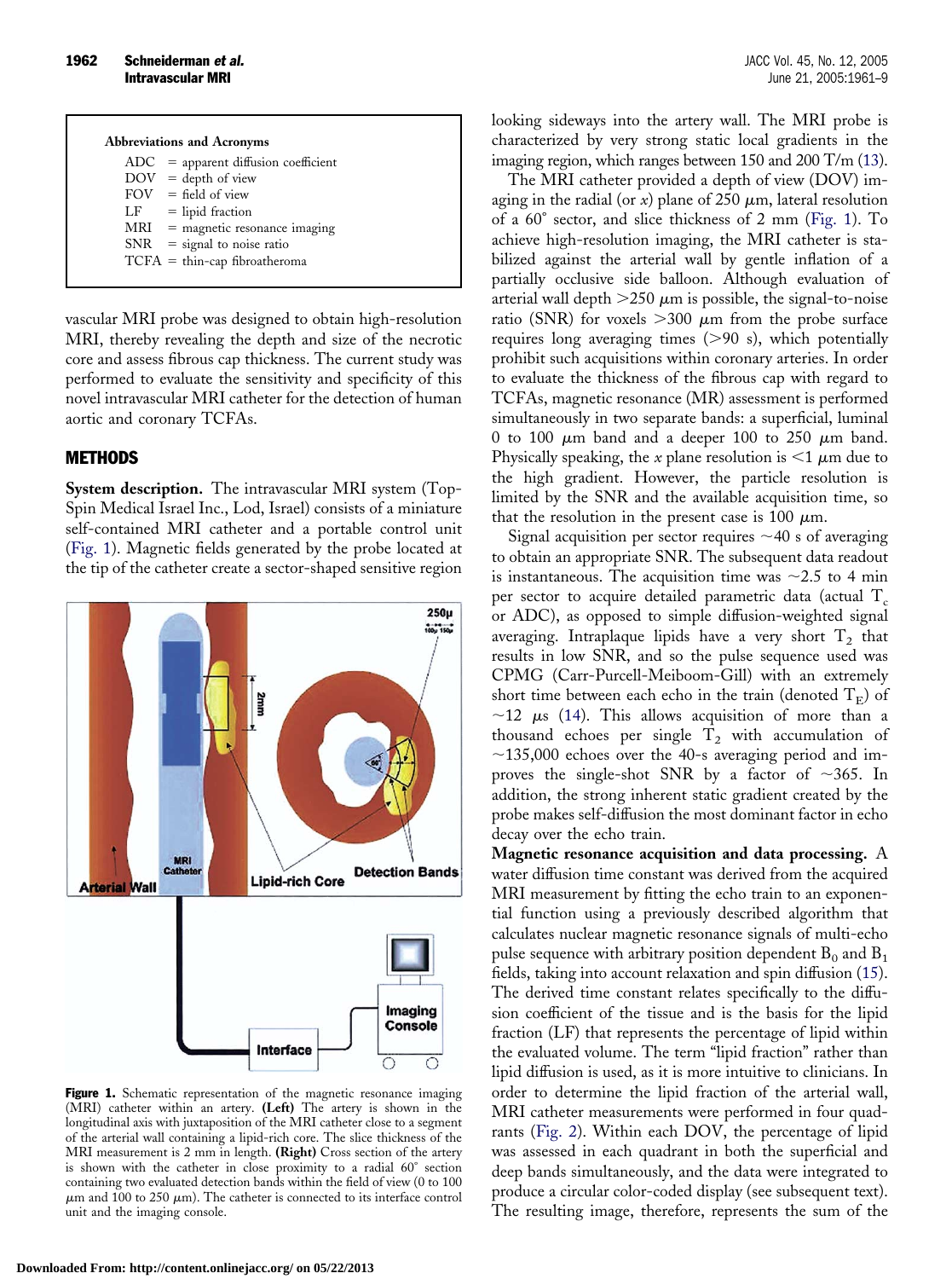<span id="page-2-0"></span>

Figure 2. Depiction of the magnetic resonance imaging (MRI) catheter with imaging areas superimposed on a cross section of a human coronary artery **(left)**. Interrogation of the arterial wall is in four quadrants, each comprising a field of view. A single field of view is denoted by the **white arrowhead**. The MRI diagram **(right)** displays the lipid fraction in each quadrant assessed by the catheter. In this particular illustration, an increased lipid concentration is noted only in quadrant 3, as it displays yellow. Quadrants 1, 2, and 4 are shown in blue, indicating a low lipid content or increased fibrous content.

four superficial and four deep field of view (FOV) bands from the four quadrants. The FOV defines the angular, longitudinal, and radial dimensions of the measured volume. The MRI determinants of TCFA were defined as the presence of an increased lipid fraction within the superficial band (0 to 100  $\mu$ ) of the arterial wall, which in turn denotes the presence of a thin fibrous cap, as well as increased lipid in the deep DOV, which indicates the presence of a necrotic core or an increased concentration of lipid-rich cells. Conversely, the absence of lipid within the superficial DOV indicates a thick fibrous cap, which is associated with more stable lesions. A sizeable necrotic core within the deep band associated with a shallow band devoid of lipid renders the diagnosis of a stable lesion or thick-cap fibroatheroma.

**Tissue selection.** Hearts and aortas were obtained within 8 to 12 h of death from 14 autopsy cases suspected of sudden coronary death. Unfixed tissues were initially assessed with postmortem fluoroscopy for the extent of calcium deposition. Sixteen segments from the proximal aortic arch were selected, representing a variety of noncalcified atherosclerotic lesions. All hearts were screened for coronary atherosclerosis by selective coronary angiography.

**Determination of lipid fraction index.** Fresh aortic samples were initially evaluated for the presence of atherosclerotic lesions. These samples were then separated into various plaque components to yield homogeneous arterial contents, including normal arterial tissue, fibrous tissue, foam cells, and necrotic cores. The following MRI parameters were used: mean gradient 175 T/m,  $T_1$  for lipid samples 200 ms and for fibrous samples 450 ms, infinite  $T_2$  with a  $T_E$  of 22  $\mu$ s to obtain the ADC using MR diffusion simulation previously published [\(15\)](#page-8-0). The  $T_2$  value was set to infinity, as it has no significant effect on the diffusion, because self-diffusion is the most dominant factor in echo decay (see the previous text). By histopathology, two extremes, with regard to lipid content, were defined: a lipid-rich necrotic core was defined as 100% lipid fraction and a completely fibrous tissue specimen, and devoid of lipid was defined as 0%. A linear scale was then designed so that  $LF = (T_C)$ [measured]  $-T_C$  [fibrous])/(T<sub>C</sub>[necrotic core]  $-T_C$  [fibrous tissue]) and designed to produce a read-out from blue to yellow such that pure blue corresponds to 0% LF and pure yellow to 100% LF.

**Aortic evaluation.** Samples collected from the aortic arch were highly variable in appearance and included specimens thought to represent a wide range of atherosclerosis: lipidrich necrotic core lesions (i.e., ulcerated plaques, TFCAs, and thick-cap fibroatheromas), lesions with lipid pools and/or fatty streaks, and adaptive intimal hyperplasia. Selected rectangular segments were washed in saline, trimmed to 1 to 3 cm, mounted on a small tray, and immersed in a saline bath at 37°C. The MRI catheter was approximated sideways against the tissue facing the site of interest. After the acquisition period, the segment was tagged to denote the area of interrogation on the luminal surface. The tissues were then fixed in 4% formalin and processed for histology. **Coronary study.** All 14 hearts underwent selective coronary angiography of the left and right coronary arteries. Of the 14 hearts, 7 had a total of 18 intermediate coronary lesions, ranging from 30% to 60% in diameter stenosis. The location of each lesion was marked on the epicardial surface, and the heart was then mounted within a conical saline bath warmed to 37°C. The MRI catheter was introduced through a guiding catheter placed in the coronary artery orifice and advanced into the lesion. Pulsatile saline flow at 37°C was generated within the coronary artery through the guiding catheter. The side balloon of the catheter was gently inflated to approximate the probe against the arterial surface, and MR measurement in one quadrant was obtained. The balloon was deflated and the probe rotated by using a manual rotation device in fixed increments of 90° to provide additional measurements. The circumferential orientation was confirmed using ink markers on the catheter. The exact longitudinal position was confirmed using a transmit loop antenna, which applies external radiofrequency (RF) energy to the arterial surface, allowing for precise localization of the MRI receiving coil within the ex vivo artery. Measurements at four quadrants were performed in most instances (in total, 68 measurements in the 18 lesions). Immediately after MRI evaluation, the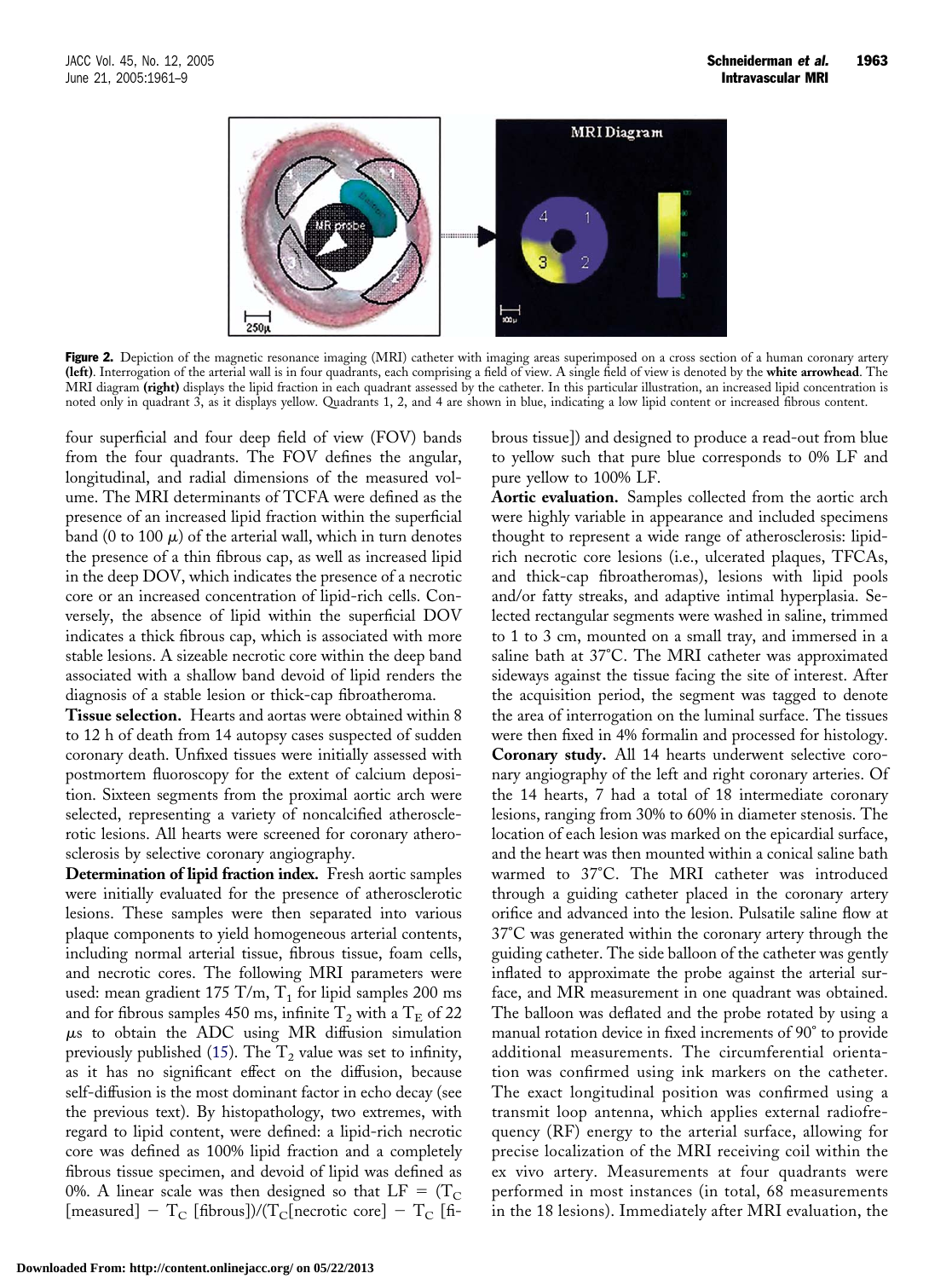<span id="page-3-0"></span>

Figure 3. Photomicrographs of a thin cap fibroatheroma in a human coronary artery. **(A)** An old rupture of the fibrous cap overlying a large necrotic core (NC) is shown **(arrow)** (section stained with hematoxylin-eosin). **(B)** Adjacent section stained with oil red O to demonstrate the presence of lipids within the arterial wall. Note that increased staining is noted throughout the lesion both in the area of the NC as well as the fibrous cap **(box)**. **(C, D)** Higher magnifications of boxed areas seen in A and B. Panel C shows foam cells within the thin fibrous cap stained with hematoxylin-eosin, whereas panel D shows oil red O staining. This artery was correctly identified as a thin cap fibroatheroma by magnetic resonance imaging.

examined arteries were removed and arterial segments 3 to 4 mm length containing the interrogated lesion were processed for histologic evaluation.

**Histopathologic analyses.** Arterial segments were fixed in 4% formalin for 8 to 12 h, embedded in paraffin, and serially sectioned at 5 to 6  $\mu$  intervals through the area of interest. Sections 100  $\mu$  apart were stained with hematoxylin-eosin and Movat's pentachrome stains. The presence of macrophages was determined by immunohistochemical staining for CD-68. Staining with oil red O was used to document the presence of lipid within the arterial wall within foam cells, cholesterol crystals, and necrotic core (Fig. 3). Lesions on the Movat pentachrome sections were then catalogued according to the recently published classification [\(4\)](#page-7-0). The TFCAs (vulnerable plaques) were defined as lesions containing necrotic cores covered by thin  $(< 75 \mu m)$ fibrous caps. The presence of any portion of the sector of the coronary artery containing an area of fibrous cap  $\leq 75$  $\mu$ m in thickness was sufficient to classify that arterial segment as TFCA. Fatty streaks (intimal xanthomas) were lesions abundant with foam cells, regardless of fibrous cap thickness. Thick-cap fibroatheromas had a necrotic core, but fibrous caps  $>$  75  $\mu$  thick. Fibrocalcific lesions contained few foam cells and no necrotic cores but were predominantly fibrous with or without calcification. Adaptive intimal thickening was tissue rich in proteoglycans and collagen and

smooth muscle cells without foam cells or necrotic core. Histologic results were compared with MRI results.

**Statistical analysis.** Numerical data are presented as the mean value  $\pm$  SD, unless otherwise noted. An unpaired  $t$ test was used to determine significant difference, and a p value of  $\leq 0.05$  was considered statistically significant.

## RESULTS

**Determination of lipid fraction index.** Significant differences in ADC between fibrous tissue (or fibrous cap), fatty streak, and lipid-rich necrotic core (intact or ruptured) were demonstrated [\(Table 1\)](#page-4-0). Further studies on aortic samples demonstrated that the MRI measurement at any site within each band demonstrated increased LF values in lesions designated by histology [\(Fig. 4\)](#page-4-0) as containing a necrotic core  $(n = 13, LF$  index:  $69 \pm 14\%)$  and foam cells  $(n = 7, LF)$ index:  $46 \pm 12\%$ ; p  $\lt$  0.001 vs. necrotic core), compared with fibrous tissue (n = 11, LF index:  $13 \pm 13\%$ ; p < 0.0001 vs. necrotic core).

**Aortas.** Sixteen aortic specimens, representing a wide range of lesion types, were diagnosed as follows: ulcerated plaques (absence of fibrous cap,  $n = 4$ ), TCFAs ( $n = 2$ ), thick-cap fibroatheromas ( $n = 2$ ), intimal xanthomas ( $n = 2$ ), and adaptive intimal thickening ( $n = 6$ ). Data derived from the MRI catheter correlated to histology in 15 (94%) of 16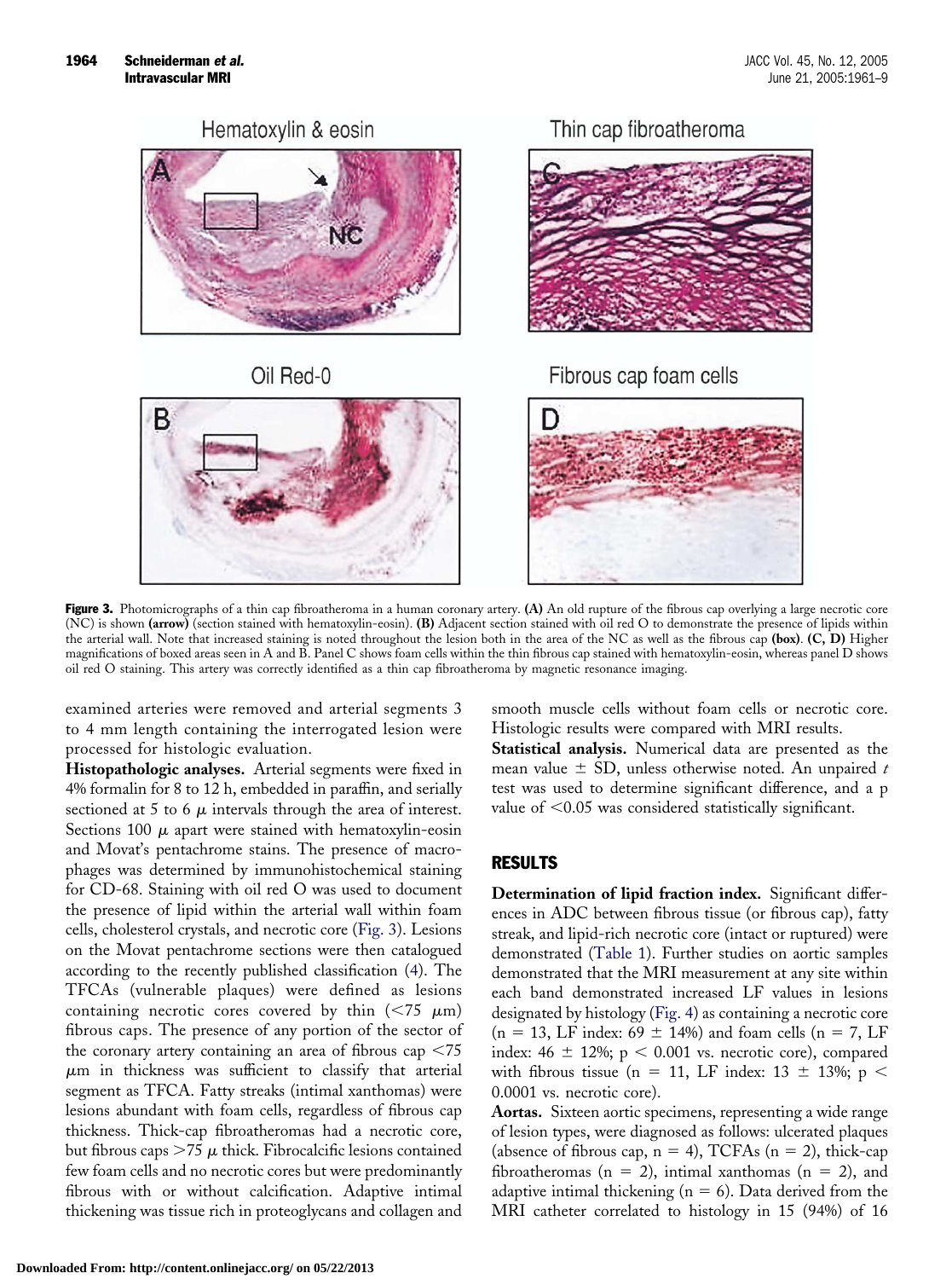<span id="page-4-0"></span>

|  | Table 1. Apparent Diffusion Coefficients of Lipid-Rich and Fibrotic Tissues Obtained From |  |  |  |  |  |
|--|-------------------------------------------------------------------------------------------|--|--|--|--|--|
|  | Homogenous Aortic Samples Representing the Extreme Tissue Type for 100% and 0% Lipid      |  |  |  |  |  |
|  | Concentration, Respectively                                                               |  |  |  |  |  |

|                                         | ADC                  |             | $T_c$ (ms) <sup>*</sup> | Lipid Fraction (%) |             |  |
|-----------------------------------------|----------------------|-------------|-------------------------|--------------------|-------------|--|
|                                         | $(m^2/s)$            | 100 $\mu$ m | $250 \mu m$             | 100 $\mu$ m        | $250 \mu m$ |  |
| Lipid rich necrotic core<br>Fibrous/SMC | $0.4E-9$<br>$1.6E-9$ | 14.2<br>4.9 | 15.7<br>4.0             | 100                | 100         |  |

\*Extremes  $T_c$  values were taken as the mean value  $+1$  standard deviation in case of lipid and mean value  $-1$  standard deviation in case of fibrous ( $\pm$  error for 95% confidence level).

 $ADC = apparent diffusion coefficients; SMC = smooth muscle cell.$ 

cases. One thick-cap fibroatheroma was misdiagnosed as TCFA by MRI. Examples are shown in [Figure 5.](#page-5-0)

**Coronary arteries.** The MRI diagnosis of lesion characteristics correlated with histologic diagnosis in 16 (89%) of 18 lesions. Lesions were classified as adaptive intimal thickening ( $n = 1$ ), fatty streak (intimal xanthoma,  $n =$ 2), thick-cap fibroatheroma ( $n = 4$ ), TCFA (vulnerable plaque,  $n = 3$ ; [Fig. 3\)](#page-3-0), ruptured plaque with intraplaque hemorrhage ( $n = 1$ ), plaque hemorrhage ( $n = 1$ ), healed plaque rupture ( $n = 1$ ), and fibrocalcific plaque ( $n = 5$ ). The MRI diagnosis for every specimen was obtained by integrating lipid fraction data, which was assessed within both bands simultaneously, within each quadrant. Individual results are shown in [Table 2.](#page-6-0) Examples are shown in [Figure 6.](#page-7-0) Results of histology in addition to the aortic data resulted in a sensitivity of 100% and a specificity of 89%.

## **DISCUSSION**

This study was performed to evaluate the diagnostic capabilities of a novel, self-contained intravascular MRI catheter system to document the presence of atherosclerotic lesions within human coronary arteries and aortae that possess increased intramural lipid. We elected to interrogate intermediate coronary stenoses, as these are the most likely to undergo transformation into an unstable lesion. Such vulnerable lesions often do not exhibit hemodynamic significance but may possess an increased lipid content and macrophage count, making them more susceptible to rupture [\(16,17\)](#page-8-0). The results demonstrate the potential feasibility of the intravascular MRI catheter in interrogating lesions possessing a large lipid core, thin fibrous cap, and increased macrophage infiltration—hallmarks of a potentially unstable plaque. In addition, analysis of aortic lesion composition demonstrated the ability of the MRI catheter to distinguish between necrotic core, foam cells, and fibrous tissue based on the tissue's lipid fraction. Hence, discrimination can be made between early atherosclerotic lesions containing primarily foam cells and advanced, potentially vulnerable lesions with relatively large necrotic cores.

Coronary lesions with the propensity of rupture or erosion resulting in acute thrombosis represent the underlying pathophysiologic substrate of acute coronary syndromes. These lesions are frequently  $\leq 50\%$  in angiographic severity before clinical presentation [\(2,](#page-7-0)[18–21\).](#page-8-0) Although the diagnosis of vulnerable lesions is made on necropsy, there are examples in which invasive methods of coronary lesion appearance correlated with subsequent clinical events. Uchida et al. [\(22\)](#page-8-0), using coronary angioscopy in patients



Figure 4. Lipid fraction assessed by magnetic resonance imaging in three homogeneous components of aortic atherosclerotic lesions. The fibrous component showed the least amount of lipid (13  $\pm$  13%), significantly less than that obtained from areas rich in foam cells (46  $\pm$  12%, p < 0.0001) and necrotic cores (69  $\pm$  14%, p < 0.0001 vs. fibrous plaque, p < 0.001 vs. foam cells).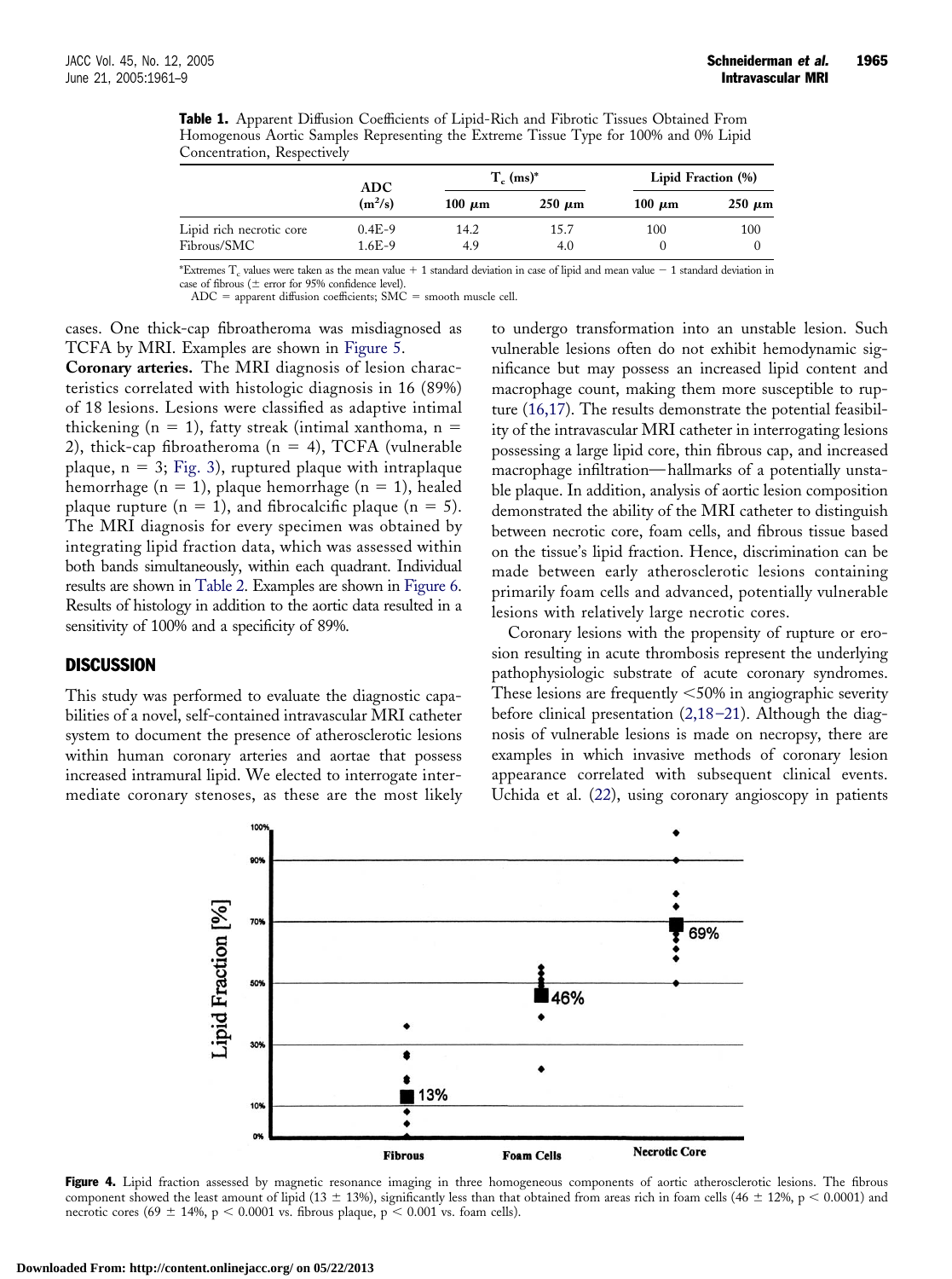<span id="page-5-0"></span>

Figure 5. Examples of four aortic specimens and corresponding MRI displays. **(A to D)** Movat's pentachrome-stained samples. **(E to H)** Adjacent sections stained with anti-CD-68 **(brown)** to identify areas rich in macrophages and lipid. **(I to L)** Corresponding intravascular magnetic resonance imaging (MRI) displays. **Arrows** indicate the location of MRI interrogation.  $(A, E)$  Thick-cap fibroatheroma with the fibrous cap at the site of MRI measurement  $\sim$ 120 m in thickness **(arrow)**. The CD-68 photomicrograph **(E)** reveals that an increased macrophage concentration is observed primarily in the deep layer. The corresponding MRI display  $(I)$  demonstrates the presence of lipid in the 100 to 250  $\mu$ m deep layer (yellow), whereas the superficial 0 to 100  $\mu$ m segment has a low lipid content, thus the MRI read-out is blue. **(B, F)** Ulcerated plaque; the interrogated necrotic core is near the surface **(arrow)**. There are hemorrhagic areas within the necrotic core, and the corresponding CD-68–stained section **(F)** shows increased staining in the necrotic core. The corresponding MRI display indicates a high lipid content in both the superficial and deep bands (0 to 100  $\mu$ m and 100 to 250  $\mu$ m). **(C, G)** Normal aortic wall devoid of plaque. No anti-CD-68 staining is observed in **panel G**. The MRI interrogation **(K)** showed a high fibrous content and is devoid of lipid **(blue)** in both bands. **(D, H)** Thin-cap fibroatheroma (cap  $\sim$  50  $\mu$ m in thickness) with the cap infiltrated by foam cells and a deeper necrotic core observed in the histologic section, as well as in the corresponding CD-68–stained section **(H)**. The MRI display shows a high lipid content within both bands **(L)**. Original magnification is  $\times$ 20. The 100- $\mu$ m bar is for the MRI images, whereas the 250- $\mu$ m bar is for the Movat's and CD-68-stained sections.

with stable angina, demonstrated that glistering yellow lesions, thought to reflect increased underlying lipid content, were more likely to have an acute coronary event in the subsequent year, compared with white lesions. Approximately two-thirds of the lesions that ruptured did so within two months. Yamagishi et al. [\(23\)](#page-8-0) used intravascular ultrasound to identify lesions with superficial echolucent areas, thought to represent necrotic cores in patients with stable and unstable angina. Of the 12 patients who had an acute coronary syndrome during the two-year follow-up, 10 had echolucent areas (83%) on the initial study, versus only 19 (21%) of 90 patients without a subsequent acute coronary syndrome.

The approach presented in this report is novel and differs fundamentally from conventional MRI with or without intravascular coils. Conventional MRI techniques are based on creating the magnetic fields (static, gradient, and RF) from outside the patient. The highly homogeneous fields and the linear gradients created by such an approach allow for acquisition of large FOV images. Using intravascular reception coils improves the SNR obtained in the immediate surroundings of the coil, whereas other aspects of MRI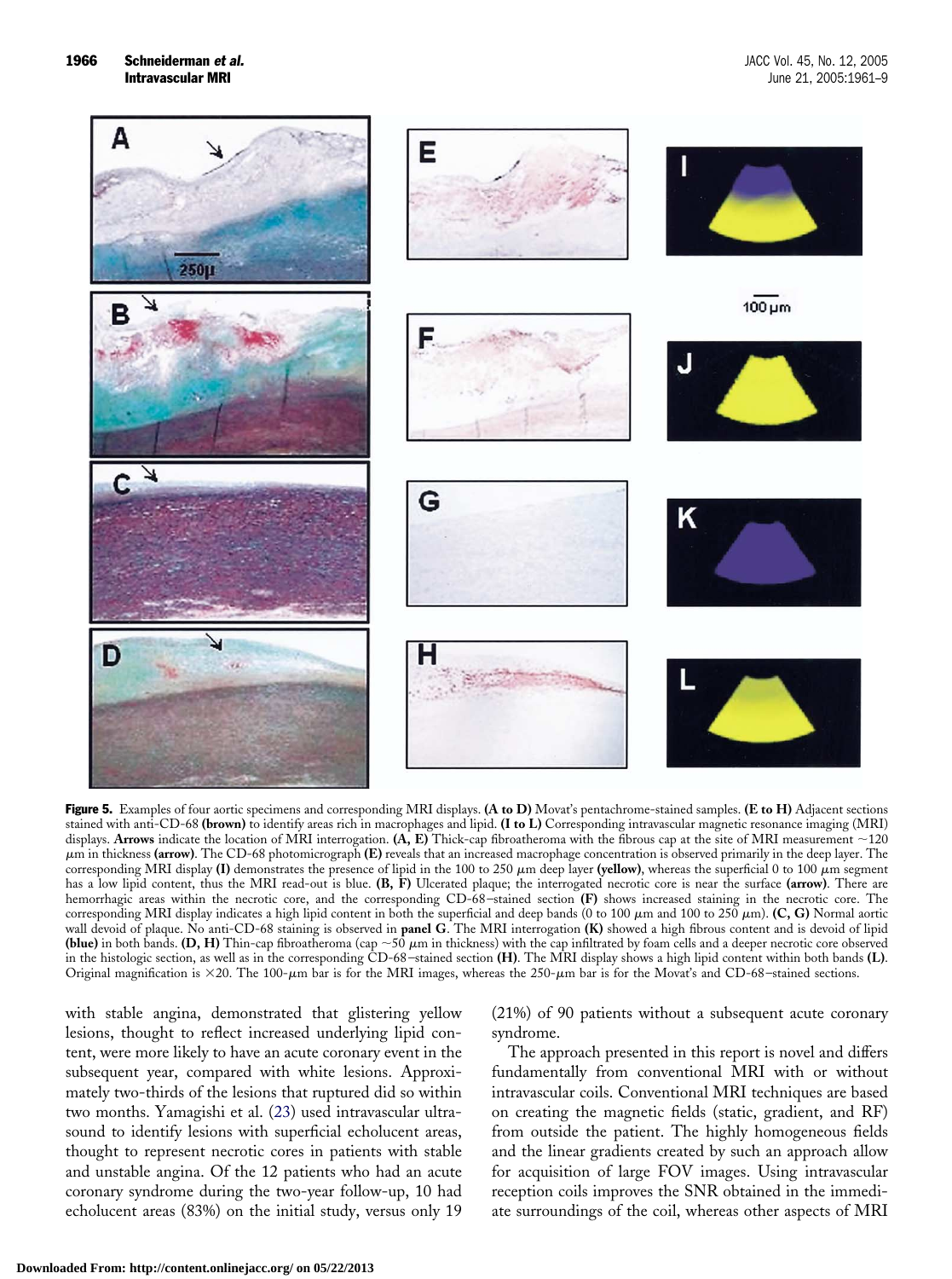|                | <b>IVIKI</b>                 |                  |                                 |
|----------------|------------------------------|------------------|---------------------------------|
| Lesion #       | <b>Analysis in Quadrants</b> | <b>Diagnosis</b> | <b>Histopathology Diagnosis</b> |
| 1              | AA, BA, AB, AA               | Non-VP           | Fatty streak                    |
| $\overline{2}$ | CC, CB, AA, CA               | TFCA             | <b>TFCA</b>                     |
| 3              | BA, AA                       | Non-VP           | Fibrous cap atheroma            |
| $\overline{4}$ | CC, CB, CA, BA               | TCFA             | <b>TFCA</b>                     |
| 5              | AA, AB                       | Non-VP           | Fibrous cap atheroma            |
| 6              | BA, BA, AA, BA               | Non-VP           | Fibrous cap atheroma            |
| 7              | BB, AA, AA, CA               | Non-VP           | Fibrous cap atheroma            |
| 8              | AA, AA, BA, AB               | Non-VP           | Fibrocalcific plaque            |
| 9              | AA, AB, AA, AA               | Non-VP           | Fibrocalcific plaque            |
| 10             | AB, BB, AA, AC               | Non-VP           | Fibrocalcific plaque            |
| 11             | CC, BA, AA, AB               | TCFA             | Fibrocalcific plaque            |
| 12             | AA, AA, BB, CC               | TCFA             | Fibrocalcific plaque            |
| 13             | BA, AC, CC, BA               | TCFA             | <b>TFCA</b>                     |
| 14             | AA, AB, BA, BB               | Non-VP           | Ruptured plaque with hemorrhage |
| 15             | AC, AA                       | Non-VP           | Fatty streak                    |
| 16             | AA, AA, BB, BB               | Non-VP           | Healed plaque rupture           |
| 17             | AA, AB                       | Non-VP           | Plaque hemorrhage               |
| 18             | AA, AA, AA, AA               | Non-VP           | Adaptive intimal thickening     |

<span id="page-6-0"></span>**Table 2.** Correlation of MRI Diagnosis and Histopathology in Intermediate Coronary Lesions

**MRI**

Note: The letters in the MRI analysis column symbolize MRI tissue diagnosis, as follows:  $A =$  fibrous tissue;  $B =$  foam cells;  $C =$  necrotic core. Each letter pair (i.e., AA) represents a quadrant; whereby, the first letter represents the 0 to 100  $\mu$ m band (luminal) and the second letter the 100 to 250  $\mu$ m band. In four lesions MRI analysis was performed in two quadrants only 180° apart. Thin-cap fibroatheroma (vulnerable plaque) has been defined as CC or BC in at least one of the measured quadrants.

 $MRI$  = magnetic resonance imaging;  $\overline{TCFA}$  = thin-cap fibroatheroma;  $VP$  = vulnerable plaque.

remain the same (e.g., image coordinates, contrast methods). However, the use of external magnets and field sources results in two fundamental limitations of conventional techniques: relative motion of coronary arteries with respect to gradient fields does not allow for continuous signal integration and limits the in-slice spatial resolution. This poses a significant limitation in imaging of small necrotic cores in coronary arteries. In addition, using large and expensive MRI scanners in dedicated MRI laboratories limits their use in interventional procedures. These limitations are not present in the intravascular MRI catheter system. Furthermore, given the effective approximation of the catheter to the vessel wall, gating techniques to ensure adequate image acquisition are unnecessary.

Intravascular MRI using this probe is not a reflection of the actual morphology of the plaque but provides a simplified spatial representation of its lipid-rich component. The probe cannot differentiate between the fibrous cap and the normal medial layer using the current pulse sequence. This is not unexpected, as Toussaint et al. [\(12\)](#page-8-0) showed that the fibrous cap and normal arterial media possess similar biophysical constraints, and hence, similar water diffusion coefficients. The core of an atheromatous intermediate lesion has no confining structures and water diffuses isotropically, allowing differentiation of the lipid core from the fibrous cap and the normal medial layer. Differentiation of the fibrous cap and the normal medial layer is not considered clinically important in determining the vulnerability of an arterial lesion [\(Fig. 6B](#page-7-0), quadrant 5).

The limitations of the current MRI catheter are its size (6-F) and the need to compromise coronary blood flow during catheter stabilization with balloon inflation and to mechanically rotate the catheter to achieve circumferential sector assessment of the arterial wall. Current catheter developments have reduced the catheter size to 5.2-F. The presented catheter configuration provides a DOV of 250  $\mu$ and a lateral resolution of 60°. Hence, to obtain a circumferential study per tissue slice, it was necessary to perform separate measurements in four quadrants along the arterial circumference. Because the catheter is designed to be effective in intermediate lesions with arterial luminal diameters ranging from 2 to 3 mm, each 60° sector interrogates a circumferential arc of  $\sim$ 1 mm. For 2- to 3-mm diameter arteries, one would expect interrogation of 4 mm of the 6 to 9-mm circumference, which is equal to 67% of the circumference of a 2-mm artery and 45% of a 3-mm artery. This extent of interrogation may be sufficient to identify TCFAs in vivo, as recent histopathologic data evaluating the circumferential distribution of the necrotic core of TCFAs have shown that vulnerable plaques have an angular span of at least 120° in over 75% of the cases [\(24\)](#page-8-0).

An important limitation of all techniques evaluating potential vulnerable plaques is that current knowledge is based on pathologic studies showing that coronary instability may be caused by either rupture of TFCAs or plaque erosion. Whether any technique, including intravascular MRI, can document the presence of both pathologic subsets is unknown and awaits prospective clinical studies. Likewise, the validity of determining the exact location of a TCFA in order to prophylactically reduce coronary death or myocardial infarction must be tested in a randomized, prospective clinical trial.

**Conclusions.** Miniaturization of MRI capabilities into the intravascular catheter, free of external magnets or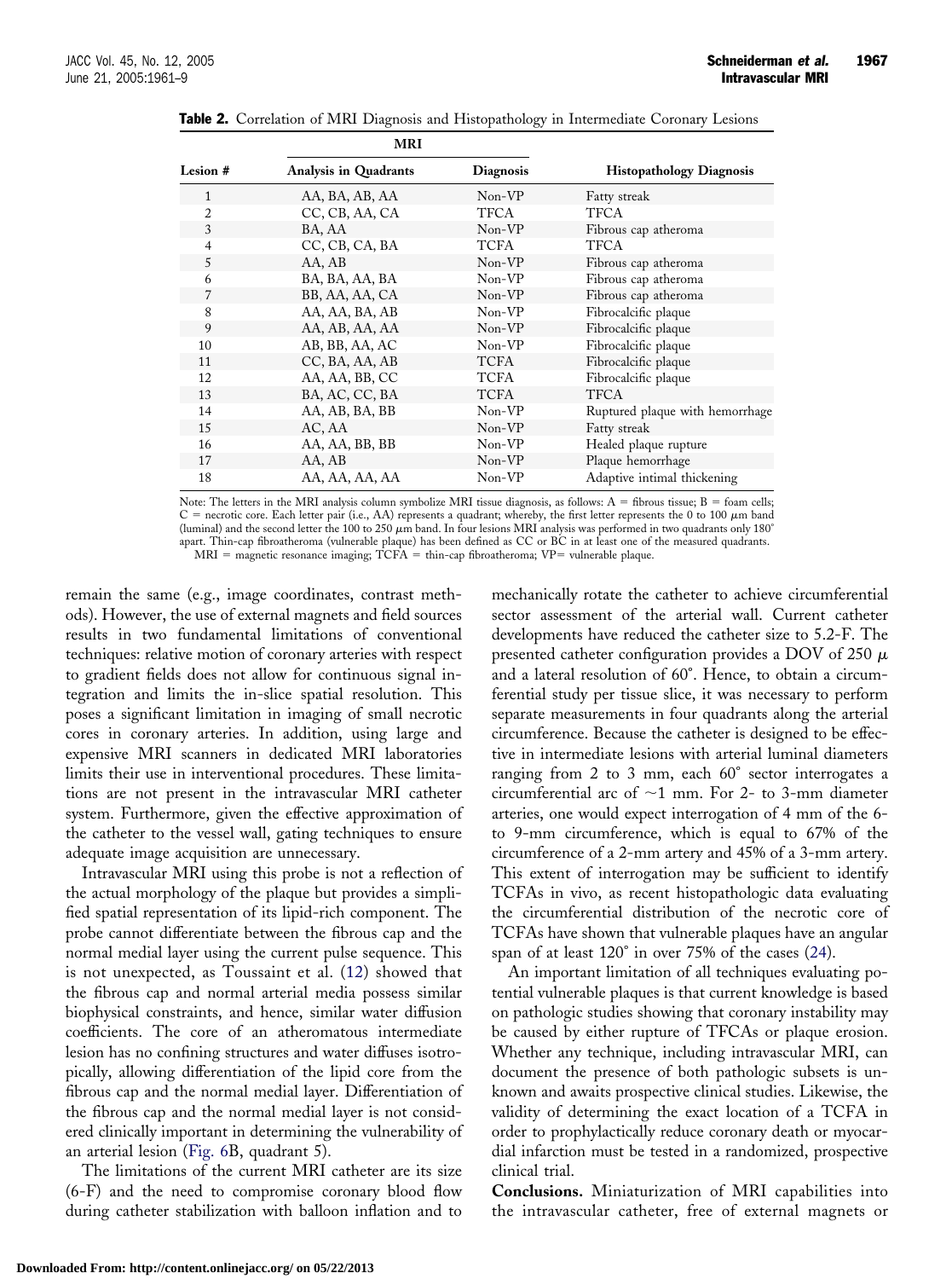<span id="page-7-0"></span>

Figure 6. The magnetic resonance imaging (MRI) scan demonstrates excellent correlation with histology. Coronary angiography, MRI, and histologic cross sections of three intermediate coronary lesions are shown. An **arrow** on the angiogram marks the site of interrogation. The corresponding MRI is shown in the second column, whereas corresponding histologic sections of the interrogated sections are shown in the third and fourth columns (Movat's pentachrome and anti-CD-68 antibody staining, respectively). **(A)** Thin-cap fibroatheroma **(left to right)** in the proximal left anterior descending artery; the MRI display shows the presence of a high lipid content within three quadrants (2 to 4). Quadrant 1 has little lipid within the wall, as indicated by the lack of foam cells by Movat's staining or macrophages by CD-68 staining. Quadrant 2 has moderately increased lipid concentrations, as noted by an approximate lipid fractional index of 60%. Quadrant 3 has increased lipid only in the deep layer, whereas quadrant 4 has high lipid fractional indexes (±100%) within the superficial and deep layers. Approximately 75% of the arterial circumference is lipid-rich. The MRI display corresponds well with subsequent histology, as the Movat's section shows a large necrotic core **(\*)** and a thin fibrous cap, and the adjoining immunohistochemical staining shows markedly positive staining for CD-68 in the area corresponding to quadrant 4 of the MRI display. **(B)** Thick-cap fibroatheroma in the right coronary artery. The MRI display shows no lipid content within the superficial layer (blue); however, a mild degree of increased lipid concentration is observed within the deep band ( $>$ 100  $\mu$ m from the lumen in quadrant 5 only. The lipid fractional index is about 50%. The corresponding histologic section shows a thick-cap fibroatheroma with a small, deep necrotic core **(**-**)**, confirmed by the anti-CD-68 staining, corresponding with the MRI image. Because there is little to no lipid within the superficial layer, this lesion is considered a thick fibroatheroma. **(C)** Stable lesion. A mild stenosis by angiography is seen in the intermediate branch of the left coronary artery. The MRI display of the lesion shows no increased lipid concentration in the shallow or the deep bands of any quadrant, indicating the presence of a fibrous lesion (hence, **blue** display). This diagnosis was confirmed by histology as adaptive intimal hyperplasia, and the corresponding anti-CD-68 staining was negative for foam cells or a necrotic core.

coils, may make coronary artery assessment of potentially vulnerable, intermediate lesions feasible in clinical practice. Reliable assessment of intermediate lesions may provide important data on the composition of the atherosclerotic lesion, thereby predicting the likelihood of eventual rupture and clinical instability and allowing guidance of local treatment.

**Reprint requests and correspondence:** Dr. Robert L. Wilensky, Hospital of the University of Pennsylvania, 3400 Spruce Street, 9 Gates, Philadelphia, Pennsylvania 19104. E-mail: Robert.Wilensky@uphs.upenn.edu.

## REFERENCES

- 1. Fuster V, Badimon L, Badimon JJ, Chesebro JH. The pathogenesis of coronary artery disease and the acute coronary syndromes (2). N Engl J Med 1992;326:310–8.
- 2. Falk E, Shah PK, Fuster V. Coronary plaque disruption. Circulation 1995;92:657–71.
- 3. Libby P. Coronary artery injury and the biology of atherosclerosis: inflammation, thrombosis, and stabilization (with discussion). Am J Cardiol 2000;86:3–9J.
- 4. Virmani R, Kolodgie FD, Burke AP, Farb A, Schwartz SM. Lessons from sudden coronary death: a comprehensive morphological classification scheme for atherosclerotic lesions. Arterioscler Thromb Vasc Biol 2000;20:1262–75.
- 5. Kereiakes DJ. The Emperor's clothes: in search of the vulnerable plaque. Circulation 2003;107:2076–7.